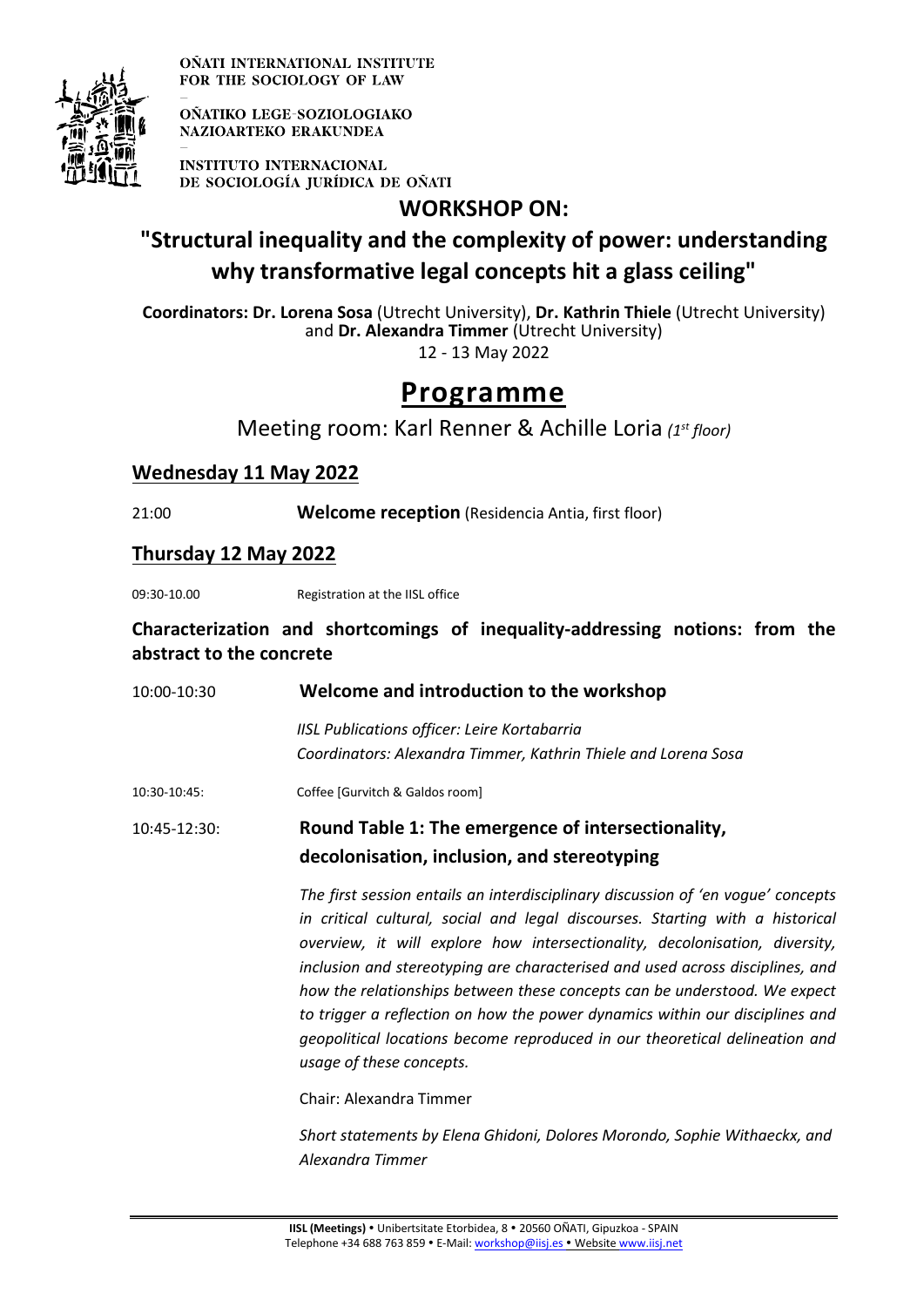## **Thursday 12 May 2022 (continuation)**

| 13:00-15:00: | Lunch and after lunch 'inspiration' walk [Cantina Zapore]                                                                                                                                                                                                                                                                                                                                                                                                                                                                                                                                                |
|--------------|----------------------------------------------------------------------------------------------------------------------------------------------------------------------------------------------------------------------------------------------------------------------------------------------------------------------------------------------------------------------------------------------------------------------------------------------------------------------------------------------------------------------------------------------------------------------------------------------------------|
| 15:30-17:30: | Round Table 2: Bodies and materiality: representation,<br>contestation, and resistance                                                                                                                                                                                                                                                                                                                                                                                                                                                                                                                   |
|              | During this session, we propose to examine corporeal/material realities, and<br>turn to embodiment/bodies as a place of contestation and possible 'disruption'<br>of hegemonic hierarchies and asymmetrical structures. Here we look<br>concretely into how the embodiment of structural inequalities can redirect the<br>discussion in view of transformation towards greater equality. We seek to<br>explore questions of representation, contestation, and resistance to<br>established inequality inducing power relations in institutional, educational<br>(including academic) and legal settings. |
|              | Chair: Lorena Sosa                                                                                                                                                                                                                                                                                                                                                                                                                                                                                                                                                                                       |
|              | Short statements by Ruth Mestre, Beril Önder, Lourdes Peroni, Inessa Sakhno,<br>Yofi Tirosh, and Lorena Sosa                                                                                                                                                                                                                                                                                                                                                                                                                                                                                             |
| 18:00        | Drinks and dinner                                                                                                                                                                                                                                                                                                                                                                                                                                                                                                                                                                                        |

## **Friday 13 May 2022**

## **'Reigniting' the transformative potential of structural inequality-addressing notions**

## 09:30-11:30 **Round table 3: Problematizing the institutionalization/legalization of intersectionality, decolonisation, inclusion and stereotyping.**

*In this session we will problematize the ways in which intersectionality, decolonisation, diversity, inclusion and stereotyping have been institutionalised and incorporated into law. The appeal of these concepts has resulted in their quick recognition and incorporation in popular discourse, including into laws, policies and institutions. Yet their incorporation of has in many cases resulted into their distortion and watering down.* 

Chair: Kathrin Thiele

*Short statements by Francesca Romana Ammaturo, Ana Gabriela Mendes Braga, Alazne Irigoien, Maggy Barrère Unzueta, and Kathrin Thiele* 

11:30-11:45 [Gurvitch & Galdos room]